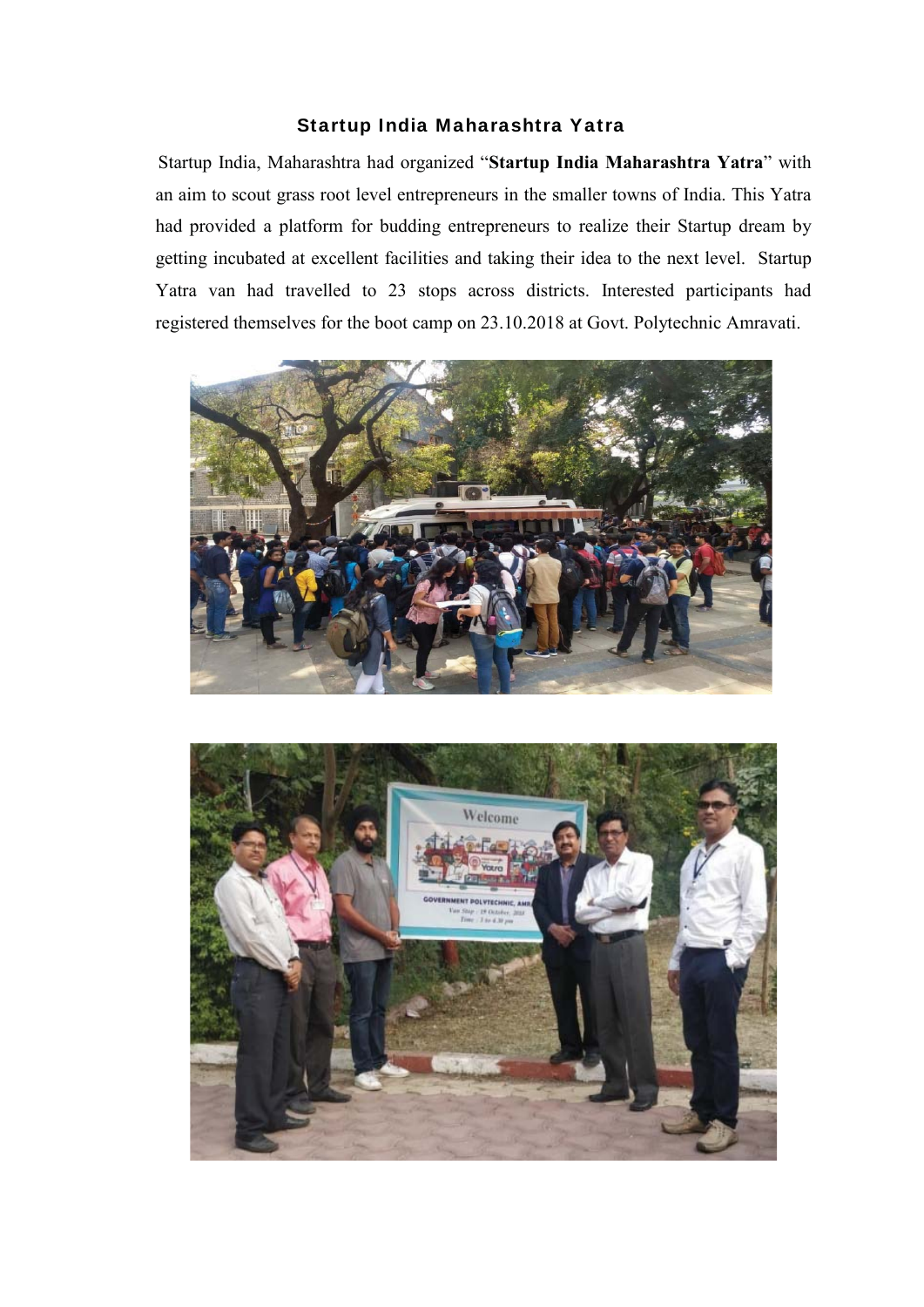## "Student Innovation, Start-ups and Ecosystem"` Competition

Annual National Project Competition **"Student Innovation, Start-ups and Ecosystem"`** was organised during 25 - 26. March, 2019 at Sant Gadge Baba Amravati University. This competition comprises the programs like round table, master-class seminars, doctoral colloquium, policy boot camps, hands-on-workshop and case study presentations related to participants' projects models. The core idea of this endeavour was to provide platform to academic researchers, practicing professional and various states engaged in start-up India efforts to share their efforts and experiences in preincubation/student innovation/incubation and start-up support efforts. Total 350 students participated in the program.

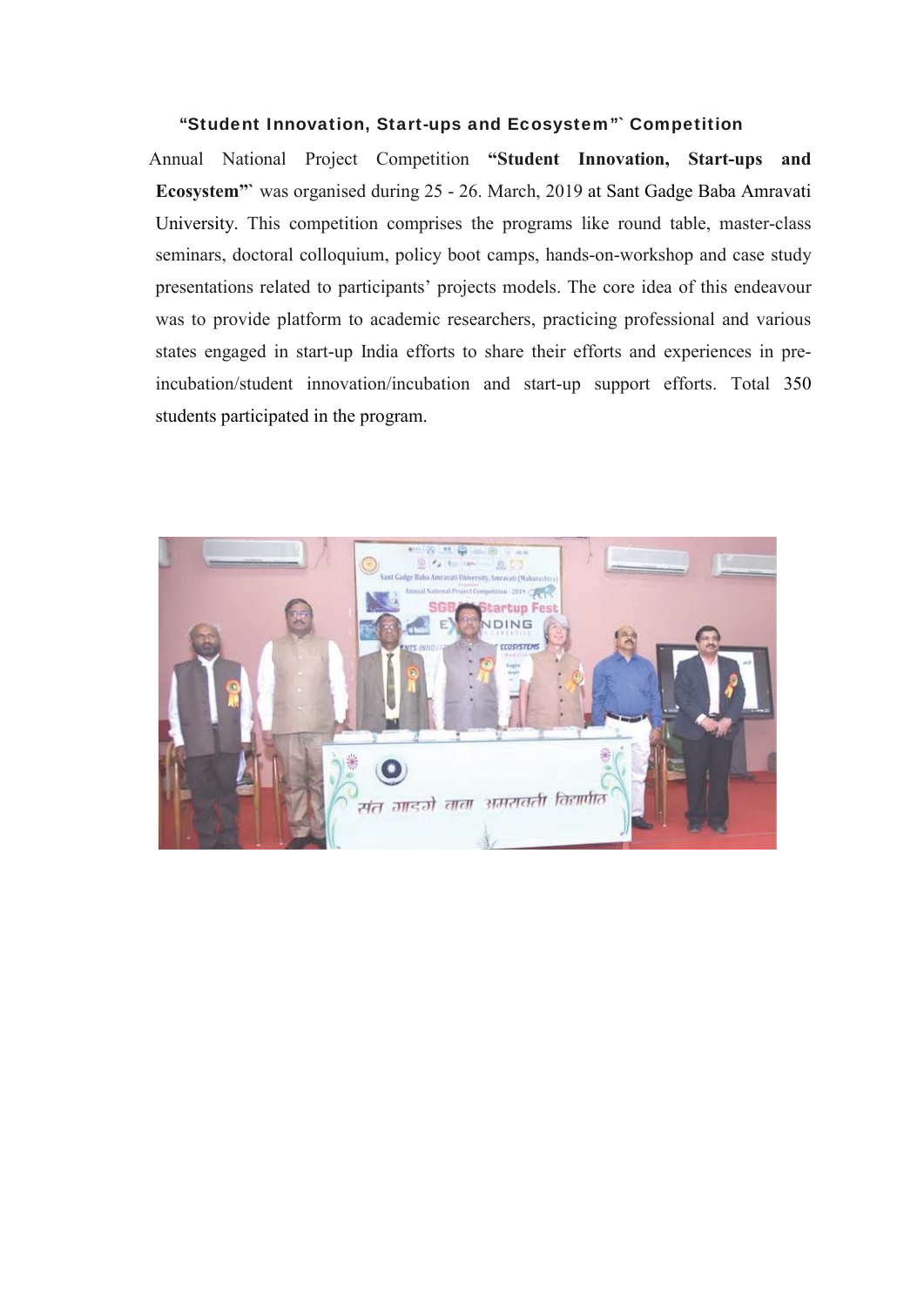## Symposium on Bio-Fuel

The **Symposium on Bio-Fuel** was organised by Innovation, Incubation & Linkages of Sant Gadge Baba Amravati University and in collaboration with Green Crude & Bio Fuel Foundation (Purti Group) Nagpur & Agro-Vision Nagpur on 22nd May 2019. The participants in this symposium had discussed significant takeaways, tips, and recommended actions to maximize the investment for ethanol & other agricultural products.